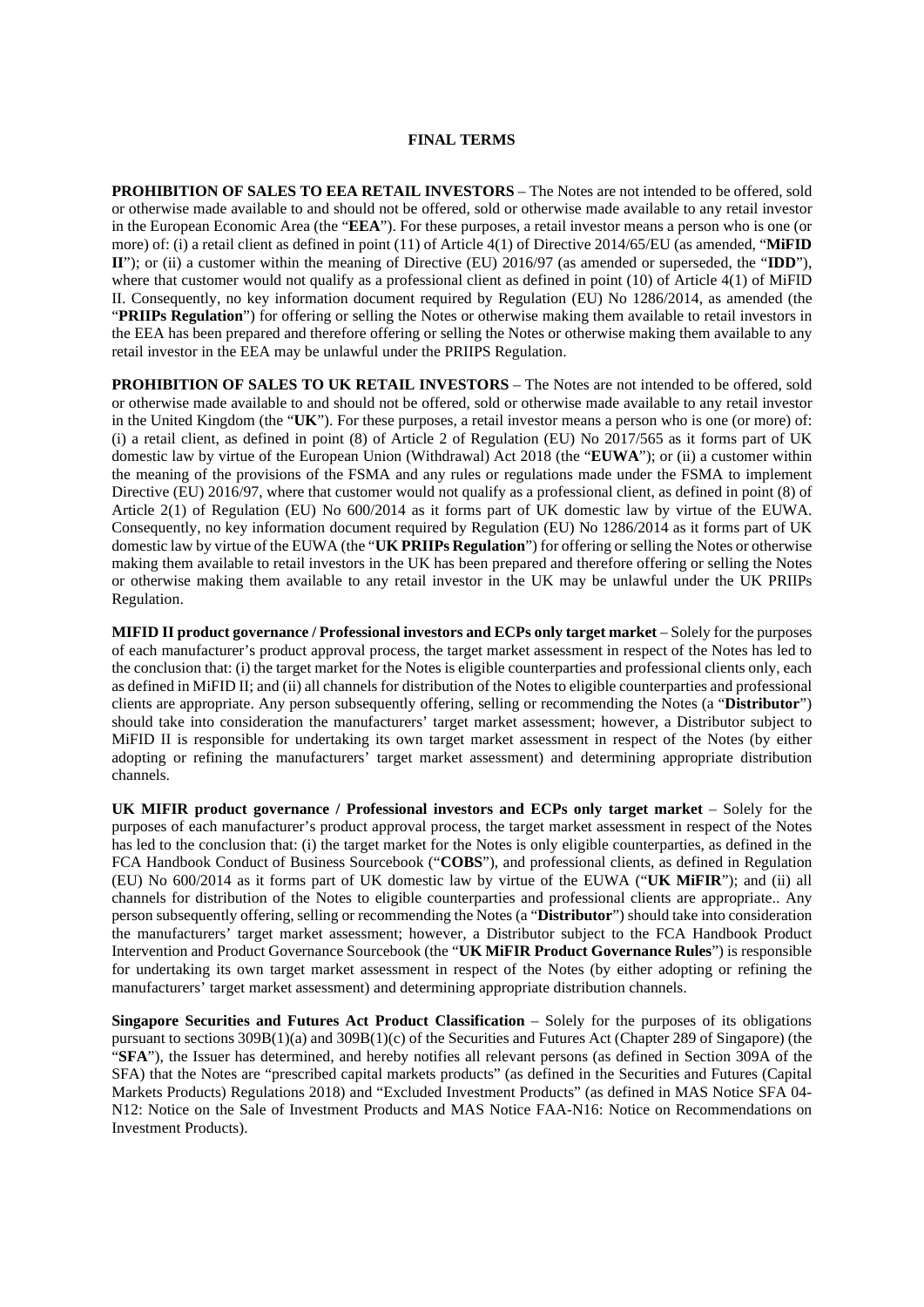#### **Final Terms dated 31 March 2021**

### **LSEG Netherlands B.V.**

# **LEI**: 213800JCR9B7CYW7U265

# (the "**Issuer**")

Issue of EUR 500,000,000 0.000 per cent. Notes due 2025

under the

#### **£10,000,000,000 Global Medium Term Note Programme (the** "**Programme**"**)**

#### **unconditionally and irrevocably guaranteed**

### **by London Stock Exchange Group plc** (**LEI**): **213800QAUUUP6I445N30**

### **PART A – CONTRACTUAL TERMS**

Terms used herein shall be deemed to be defined as such for the purposes of the Terms and Conditions of the Notes set forth in the Offering Circular dated 23 March 2021 which constitutes a base prospectus for the purposes of Regulation (EU) 2017/1129 as it forms part of UK domestic law by virtue of the EUWA (the "**UK Prospectus Regulation**") (the "**Offering Circular**"). This document constitutes the Final Terms of the Notes described herein for the purposes of Article 8 of the UK Prospectus Regulation and must be read in conjunction with the Offering Circular. Full information on the Issuer, the Guarantor and the offer of the Notes is only available on the basis of the combination of these Final Terms and the Offering Circular. The Offering Circular has been published on the website of the Regulatory News Service operated by the London Stock Exchange at http://www.londonstockexchange.com/news/market-news/rns/rns.htm.

| 1.  | (i)                       | Issuer:                                 | LSEG Netherlands B.V.                                                                                                                                            |
|-----|---------------------------|-----------------------------------------|------------------------------------------------------------------------------------------------------------------------------------------------------------------|
|     | (ii)                      | Guarantor:                              | London Stock Exchange Group plc                                                                                                                                  |
| 2.  | (i)                       | Series Number:                          | 6                                                                                                                                                                |
|     | (ii)                      | Tranche:                                | 1                                                                                                                                                                |
|     | (iii)                     | Date on which Notes become<br>fungible: | Not Applicable                                                                                                                                                   |
| 3.  |                           | Specified Currency or Currencies:       | <b>EUR</b>                                                                                                                                                       |
| 4.  |                           | <b>Aggregate Nominal Amount:</b>        | EUR 500,000,000                                                                                                                                                  |
| 5.  | <b>Issue Price:</b>       |                                         | 100.084 per cent. of the Aggregate Nominal<br>Amount                                                                                                             |
| 6.  | (i)                       | <b>Specified Denominations:</b>         | EUR 100,000 and integral multiples of EUR 1,000<br>in excess thereof                                                                                             |
|     | (ii)                      | <b>Calculation Amount:</b>              | <b>EUR 1,000</b>                                                                                                                                                 |
| 7.  | (i)                       | <b>Issue Date:</b>                      | 6 April 2021                                                                                                                                                     |
|     | (ii)                      | <b>Interest Commencement Date:</b>      | <b>Issue Date</b>                                                                                                                                                |
| 8.  | <b>Maturity Date:</b>     |                                         | 6 April 2025                                                                                                                                                     |
| 9.  | <b>Interest Basis:</b>    |                                         | <b>Fixed Rate</b>                                                                                                                                                |
| 10. | Redemption/Payment Basis: |                                         | Subject to any purchase and cancellation or early<br>redemption, the Notes will be redeemed on the<br>Maturity Date at 100 per cent. of their nominal<br>amount. |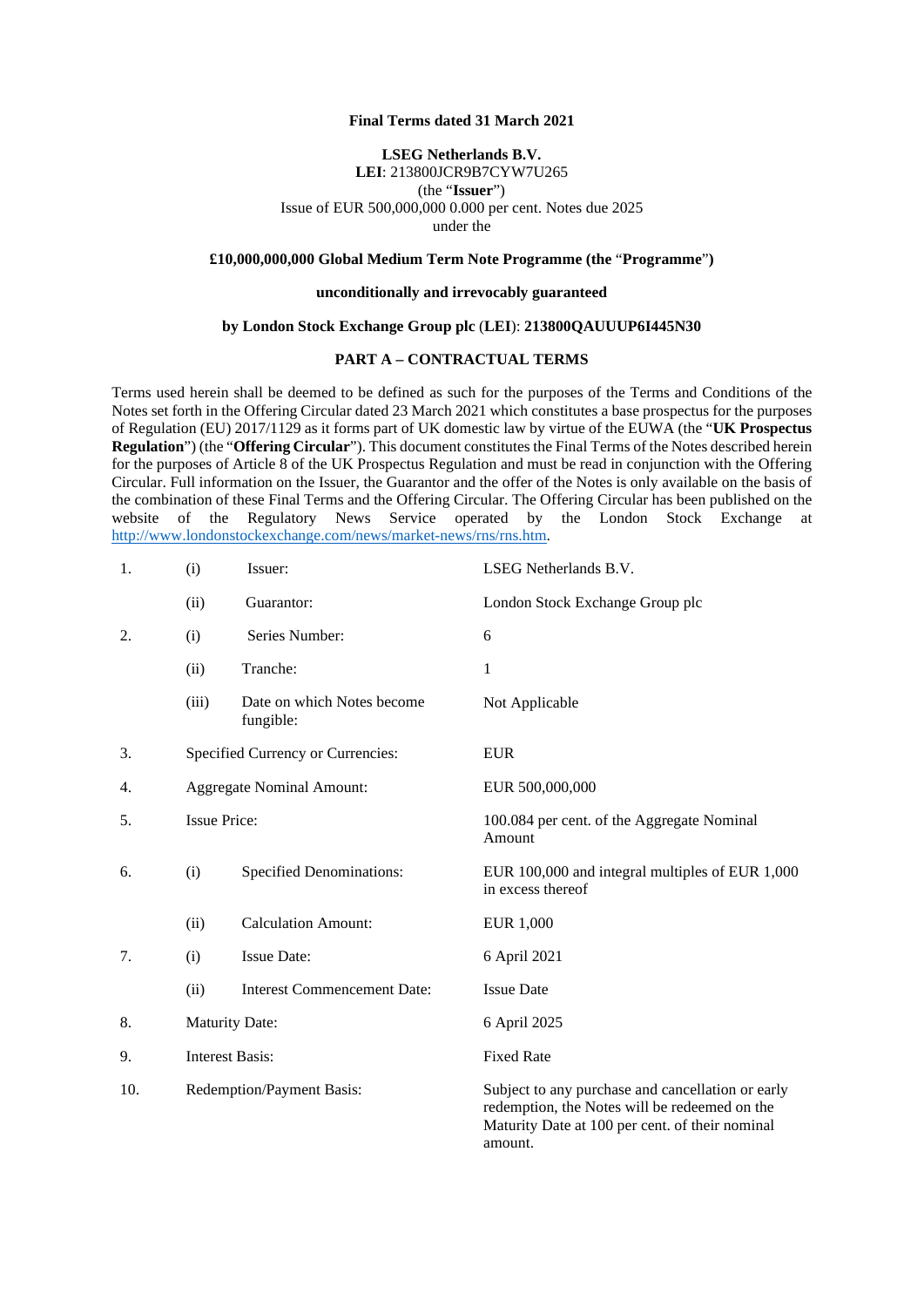| 11. | Change of Interest:                                                         | Not Applicable                                                                                                  |
|-----|-----------------------------------------------------------------------------|-----------------------------------------------------------------------------------------------------------------|
| 12. | Put/Call Options:                                                           | Change of Control Put pursuant to Condition<br>9(e)(ii)                                                         |
|     |                                                                             | Issuer Call                                                                                                     |
| 13. | Date approval for issuance of Notes and<br>Guarantee respectively obtained: | 22 March 2021 (in respect of the Issuer) and 2<br>March 2021 and 22 March 2021 (in respect of the<br>Guarantor) |

# *PROVISIONS RELATING TO INTEREST (IF ANY) PAYABLE*

| 14. | <b>Fixed Rate Note Provisions</b>                     |                                                                                                                            |  | Applicable                                                                       |
|-----|-------------------------------------------------------|----------------------------------------------------------------------------------------------------------------------------|--|----------------------------------------------------------------------------------|
|     | (i)                                                   | Rate of Interest:                                                                                                          |  | 0.000 per cent. per annum payable in arrear on<br>each Interest Payment Date     |
|     | (ii)                                                  | Interest Payment Date(s):                                                                                                  |  | 6 April in each year, commencing on 6 April 2022                                 |
|     | (iii)                                                 | <b>Fixed Coupon Amount:</b>                                                                                                |  | EUR 0 per Calculation Amount                                                     |
|     | (iv)                                                  | Broken Amount(s):                                                                                                          |  | Not Applicable                                                                   |
|     | (v)                                                   | Day Count Fraction:                                                                                                        |  | Actual/Actual (ICMA)                                                             |
| 15. |                                                       | <b>Floating Rate Note Provisions</b>                                                                                       |  | Not Applicable                                                                   |
| 16. |                                                       | <b>Zero Coupon Note Provisions</b>                                                                                         |  | Not Applicable                                                                   |
|     | <b>PROVISIONS RELATING TO REDEMPTION</b>              |                                                                                                                            |  |                                                                                  |
| 17. |                                                       | <b>Call Option</b><br>(i)<br><b>Optional Redemption Date(s):</b><br>(ii)<br>Optional Redemption Amount(s) of<br>each Note: |  | Applicable                                                                       |
|     |                                                       |                                                                                                                            |  | On any date from (and including) 6 April 2022 to<br>(but excluding) 6 March 2025 |
|     |                                                       |                                                                                                                            |  | Make-Whole Redemption Amount                                                     |
|     |                                                       | <b>Redemption Margin:</b><br>(a)                                                                                           |  | $0.15$ per cent.                                                                 |
|     | Reference Bond:<br>(b)<br>Par Redemption Date:<br>(c) |                                                                                                                            |  | OBL zero per cent. April 2025 #181                                               |
|     |                                                       |                                                                                                                            |  | 6 March 2025                                                                     |

- (iii) Redeemable in part: Not Applicable
- (iv) Notice period: Condition 9(c) applies
- 18. **Put Option Not Applicable**

| <b>Change of Control Put</b><br>19. |
|-------------------------------------|
|-------------------------------------|

(i) Change of Control Redemption Amount(s): EUR 1,010 per Calculation Amount (a) Minimum Change of Control Redemption Amount: Not Applicable

(b) Maximum Change of Control Redemption Amount:

Not Applicable

19. **Change of Control Put** Applicable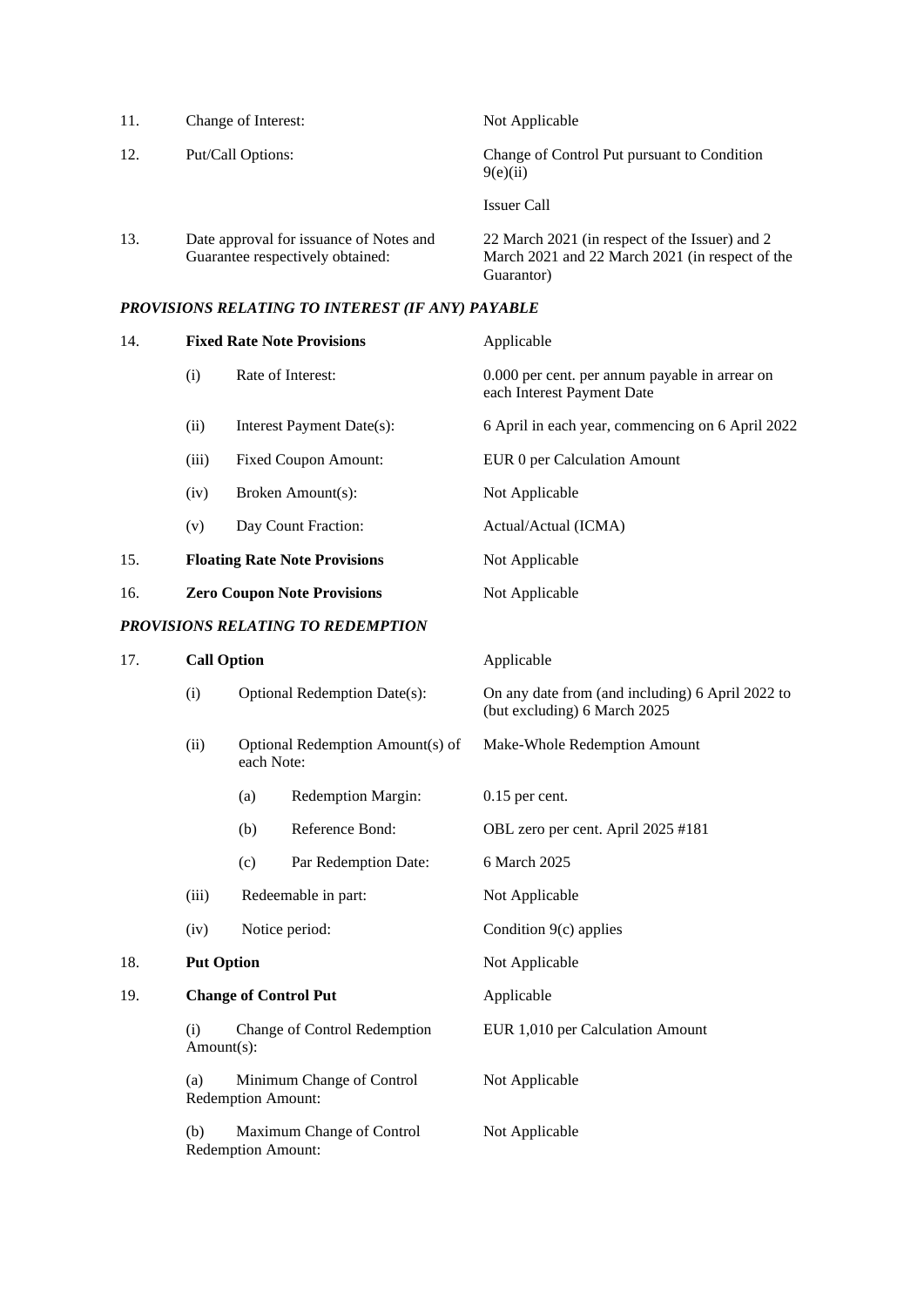### 20. **Final Redemption Amount of each Note** EUR 1,000 per Calculation Amount

# 21. **Early Redemption Amount (Tax)**

Early Redemption Amount(s) per Calculation Amount payable on redemption for taxation reasons:

### 22. **Early Termination Amount**

Early Termination Amount(s) per Calculation Amount payable on redemption following a default:

EUR 1,000 per Calculation Amount

EUR 1,000 per Calculation Amount

### *GENERAL PROVISIONS APPLICABLE TO THE NOTES*

| 23. | <b>Form of Notes:</b>                                                                                       | <b>Registered Notes</b>                                                                                                                                                                                                                                                                                 |
|-----|-------------------------------------------------------------------------------------------------------------|---------------------------------------------------------------------------------------------------------------------------------------------------------------------------------------------------------------------------------------------------------------------------------------------------------|
|     |                                                                                                             | Regulation S Global Note Certificate registered in<br>the name of a nominee for a Common Safekeeper<br>for Euroclear and Clearstream, Luxembourg<br>exchangeable for Regulation S Individual Note<br>Certificates in the limited circumstances specified<br>in the Regulation S Global Note Certificate |
| 24. | New Global Note:                                                                                            | No. The Notes are to be held under the New<br>Safekeeping structure.                                                                                                                                                                                                                                    |
| 25. | Additional Financial Centre(s):                                                                             | Not Applicable                                                                                                                                                                                                                                                                                          |
| 26. | Talons for future Coupons to be attached to<br>Definitive Notes (and dates on which such<br>Talons mature): | Not Applicable                                                                                                                                                                                                                                                                                          |

### **THIRD PARTY INFORMATION**

The rating definitions provided in Part B, Item 2 of these Final Terms have been extracted from the websites of S&P and Moody's (each as defined below). The Issuer and the Guarantor confirm that such information has been accurately reproduced and that, so far as it is aware, and is able to ascertain from information published by S&P and Moody's (as applicable), no facts have been omitted which would render the reproduced information inaccurate or misleading.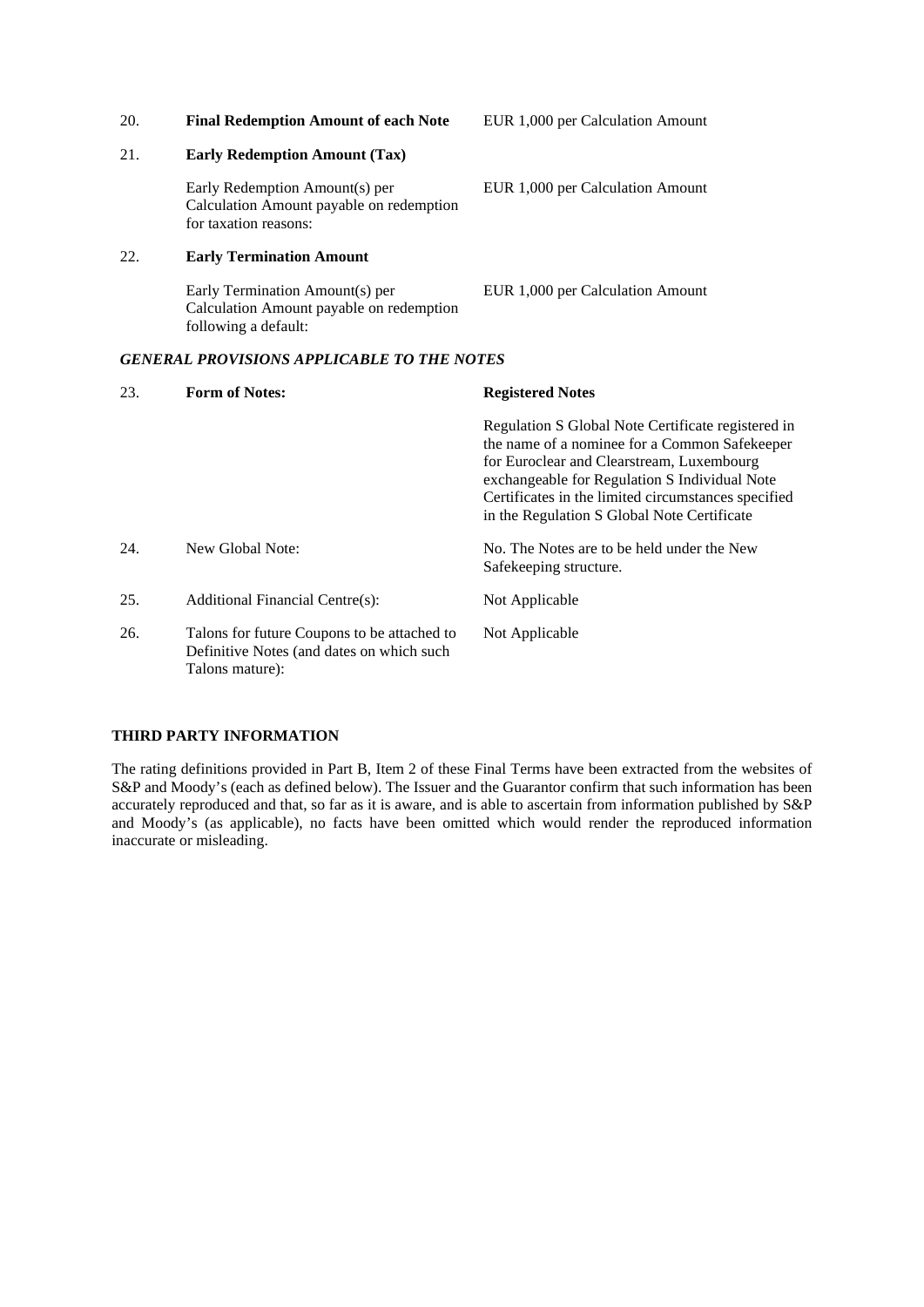Signed on behalf of LSEG Netherlands B.V.

*as Issuer* 

By:

Simon Atkinson

Duly authorised

Signed on behalf of London Stock Exchange Group plc

*as Guarantor* 

By:

Simon Atkinson

Duly authorised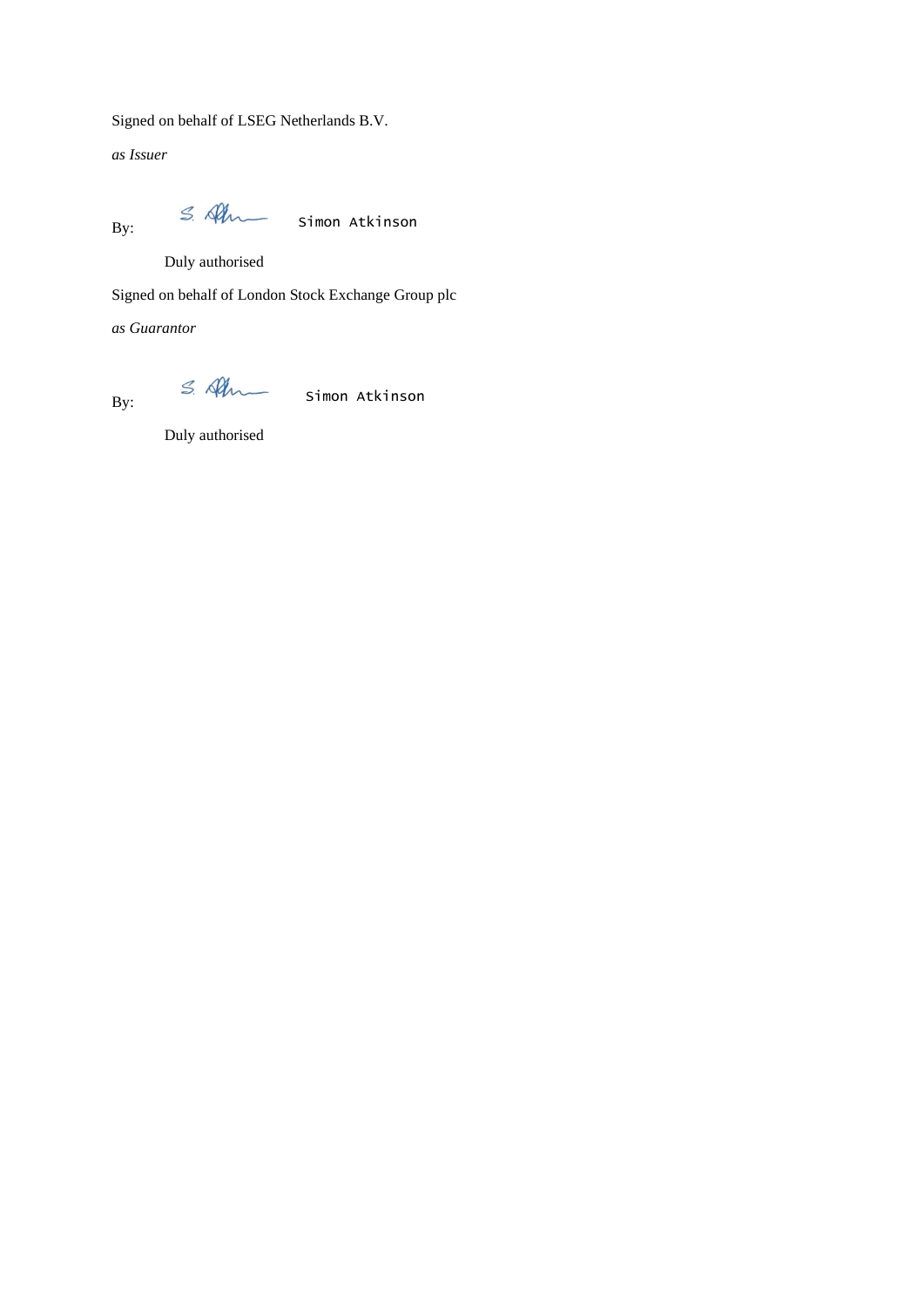### **PART B – OTHER INFORMATION**

### 1. **LISTING AND ADMISSION TO TRADING**

|    | Listing and Admission to trading:                | Application will be made by the Issuer (or on its<br>behalf) for the Notes to be admitted to trading on the<br>London Stock Exchange's regulated market and have<br>been admitted to the official list of the Financial<br>Conduct Authority with effect from the Issue Date.                                                                                                                                                                   |  |
|----|--------------------------------------------------|-------------------------------------------------------------------------------------------------------------------------------------------------------------------------------------------------------------------------------------------------------------------------------------------------------------------------------------------------------------------------------------------------------------------------------------------------|--|
| 2. | <b>RATINGS</b>                                   |                                                                                                                                                                                                                                                                                                                                                                                                                                                 |  |
|    | Ratings:                                         | The Notes to be issued are expected to be rated A3 by<br>Moody's Investors Service, Inc. (Moody's) and A by<br>S&P Global Ratings UK Limited (S&P).                                                                                                                                                                                                                                                                                             |  |
|    |                                                  | The rating agencies above have published the<br>following high-level descriptions of such ratings:                                                                                                                                                                                                                                                                                                                                              |  |
|    |                                                  | Moody's: Obligations rated "A" are judged to be<br>upper-medium grade and are subject to low credit risk.<br>The modifier 3 indicates a ranking in the lower end of<br>that generic rating category.                                                                                                                                                                                                                                            |  |
|    |                                                  | Source: Moody's:<br>https://www.moodys.com/ratingsprocess/Ratings-<br>Definitions/002002)                                                                                                                                                                                                                                                                                                                                                       |  |
|    |                                                  | S&P: An obligation rated "A" is somewhat more<br>susceptible to the adverse effects of changes in<br>circumstances and economic conditions than<br>obligations in higher-rated categories. However, the<br>obligor's capacity to meet its financial commitments<br>on the obligation is still strong.                                                                                                                                           |  |
|    |                                                  | Source: S&P:<br>(https://www.standardandpoors.com/en_US/web/guest<br>/article/-/view/sourceId/504352)                                                                                                                                                                                                                                                                                                                                           |  |
| 3. | <b>REASONS FOR THE OFFER AND USE OF PROCEEDS</b> |                                                                                                                                                                                                                                                                                                                                                                                                                                                 |  |
|    | Reasons for the offer:                           | The net proceeds of this issuance will be used for<br>general corporate purposes, including to refinance<br>indebtedness incurred by London Stock Exchange<br>Group plc and certain of its subsidiaries in connection<br>with its acquisition of Refinitiv Parent Limited and its<br>subsidiaries. A portion of the indebtedness to be<br>refinanced was advanced by the Joint Lead Managers.<br>For further details, see "Description of Other |  |

#### 4. **INTERESTS OF NATURAL AND LEGAL PERSONS INVOLVED IN THE ISSUE/OFFER**

Save as discussed in "*Reasons for the offer and use of proceeds*" above and "*Subscription and Sale*" in the Offering Circular, so far as the Issuer and the Guarantor are aware, no person involved in the offer of the Notes has an interest material to the offer.

2021.

Indebtedness" in the Offering Circular dated 23 March

# 5. **TOTAL EXPENSES AND NET PROCEEDS**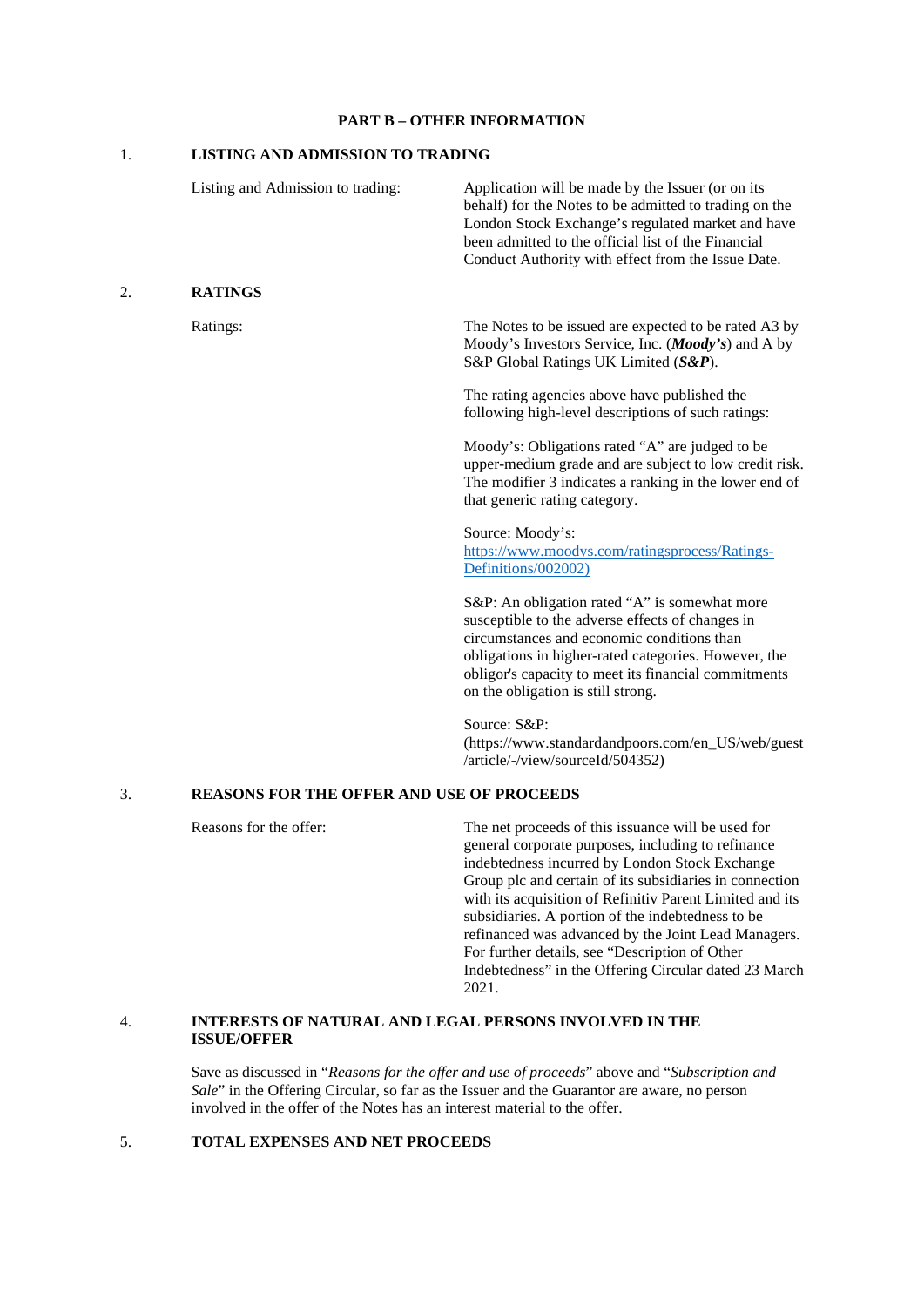|    | (i)<br><b>Estimated Net Proceeds:</b>                                                                                                        | EUR 499,295,000                                                                                                                                                                                                                                                                                                                                                                                                                                                                                                                                                                                                              |
|----|----------------------------------------------------------------------------------------------------------------------------------------------|------------------------------------------------------------------------------------------------------------------------------------------------------------------------------------------------------------------------------------------------------------------------------------------------------------------------------------------------------------------------------------------------------------------------------------------------------------------------------------------------------------------------------------------------------------------------------------------------------------------------------|
|    | Estimated total expenses<br>(ii)<br>relating to admission to trading:                                                                        | <b>GBP 1000</b>                                                                                                                                                                                                                                                                                                                                                                                                                                                                                                                                                                                                              |
| 6. | <b>YIELD</b>                                                                                                                                 |                                                                                                                                                                                                                                                                                                                                                                                                                                                                                                                                                                                                                              |
|    | Indication of yield:                                                                                                                         | -0.021 per cent. per annum. Yield is calculated on the<br>basis of the Issue Price on the Issue Date. It is not an<br>indication of future yield.                                                                                                                                                                                                                                                                                                                                                                                                                                                                            |
| 8. | <b>OPERATIONAL INFORMATION</b>                                                                                                               |                                                                                                                                                                                                                                                                                                                                                                                                                                                                                                                                                                                                                              |
|    | <b>ISIN</b> Code:                                                                                                                            | XS2327298217                                                                                                                                                                                                                                                                                                                                                                                                                                                                                                                                                                                                                 |
|    | Common Code:                                                                                                                                 | 232729821                                                                                                                                                                                                                                                                                                                                                                                                                                                                                                                                                                                                                    |
|    | CFI:                                                                                                                                         | See the website of the Association of National<br>Numbering Agencies (ANNA) or alternatively<br>sourced from the responsible National Numbering<br>Agency that assigned the ISIN                                                                                                                                                                                                                                                                                                                                                                                                                                             |
|    | FISN:                                                                                                                                        | See the website of ANNA or alternatively sourced<br>from the responsible National Numbering Agency that<br>assigned the ISIN                                                                                                                                                                                                                                                                                                                                                                                                                                                                                                 |
|    | <b>CUSIP:</b>                                                                                                                                | Not Applicable                                                                                                                                                                                                                                                                                                                                                                                                                                                                                                                                                                                                               |
|    | Any clearing system(s) other than<br>Euroclear Bank SA/NV, Clearstream<br>Banking S.A. and DTC and the relevant<br>identification number(s): | Not Applicable                                                                                                                                                                                                                                                                                                                                                                                                                                                                                                                                                                                                               |
|    | Delivery:                                                                                                                                    | Delivery against payment                                                                                                                                                                                                                                                                                                                                                                                                                                                                                                                                                                                                     |
|    | Names and addresses of additional<br>Paying Agent(s) (if any):                                                                               | Not Applicable                                                                                                                                                                                                                                                                                                                                                                                                                                                                                                                                                                                                               |
|    | Intended to be held in a manner which<br>would allow Eurosystem eligibility:                                                                 | Yes. Note that the designation "yes" simply means<br>that the Notes are intended upon issue to be deposited<br>with one of the ICSDs as common safekeeper, and<br>registered in the name of a nominee of one of the<br>ICSDs acting as common safekeeper, and does not<br>necessarily mean that the Notes will be recognised as<br>eligible collateral for Eurosystem monetary policy and<br>intraday credit operations by the Eurosystem either<br>upon issue or at any or all times during their life. Such<br>recognition will depend upon the ECB being satisfied<br>that Eurosystem eligibility criteria have been met. |
|    | <b>Relevant Benchmark:</b>                                                                                                                   | Not Applicable                                                                                                                                                                                                                                                                                                                                                                                                                                                                                                                                                                                                               |
|    | <b>DISTRIBUTION</b>                                                                                                                          |                                                                                                                                                                                                                                                                                                                                                                                                                                                                                                                                                                                                                              |
| 9. | (i) US Selling Restrictions:                                                                                                                 | Reg. S Compliance Category 2; TEFRA not applicable                                                                                                                                                                                                                                                                                                                                                                                                                                                                                                                                                                           |
|    | If syndicated, names of<br>(ii)<br>Managers:                                                                                                 | Joint Global Coordinators:<br><b>Barclays Bank PLC</b><br><b>BofA</b> Securities Europe SA<br>Citigroup Global Markets Europe AG<br><b>HSBC</b> Bank plc                                                                                                                                                                                                                                                                                                                                                                                                                                                                     |